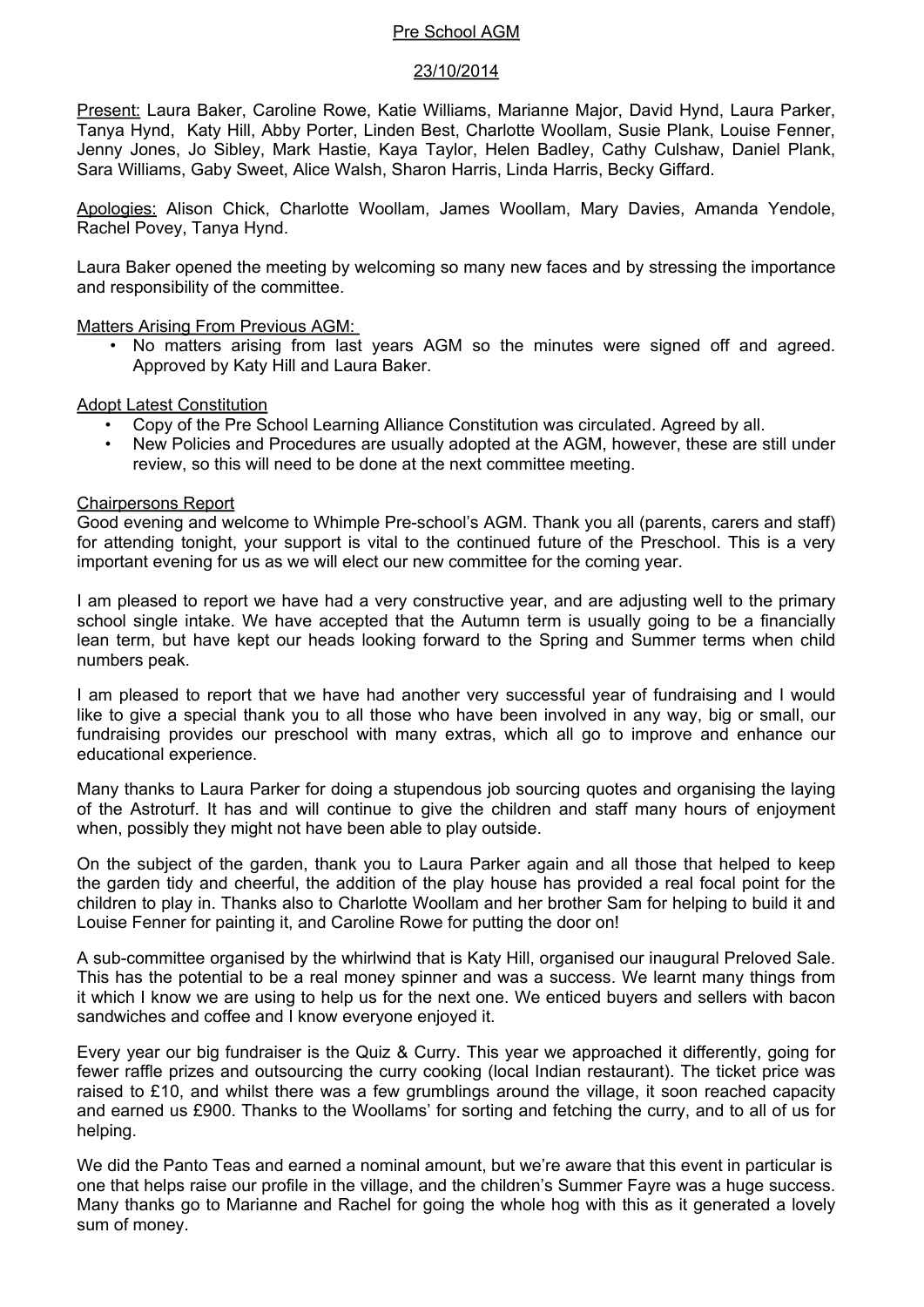We most recently marshalled the car boot sale at Matford, with over £500 made for several hours of fun and enlightenment...!

We have certainly had a year of change with regards to staff. Jo Monteiro-Neto tragically lost her battle with cancer. She was a valued member of staff and friend to all of us, and it is a credit to the staff resolve that they all continued through this difficult time. Many of us attended her funeral and were able to send her off in the way she would have wanted. As always in these cases our thoughts are with her family, and we gave a donation to her family in memory of her.

We welcomed back Louise Fenner to the team, after her maternity leave, and have finally appointed Alice Walsh as our new post- 'Admin Assistant'. This is going to give the preschool the stability it needs to carry on and having continuity across new committee will surely help ease the transition at AGM time.

Tanya Chitty, our preschool manager announced she too would be leaving for pastures new. She had been head hunted to another early years setting, offering her the chance to further her career, and we wish her well in her new appointment, and thank her for her enthusiasm and loyalty to the preschool. We have been through enormous change under her rein, and we have managed the steep learning curve together.

We have also said goodbye to Jackie Mahoney this term. Jackie was the longest standing member of staff whose dedication to Whimple Preschool helped us enormously through the last 14 years.

Both Tanya and Jackie will be missed, but luckily for us Jo Sibley has capably taken control, of the good ship Whimple Preschool, and is doing a grand job. All the staff seem to have an exceptional team ethic at the moment which is great to see.

Now I'll move on to the committee -

Preschool is a registered charity run by a voluntary committee of parents who can serve up to 10 years. The way we run ourselves as a committee is governed by our Constitution which is up on the notice board. Preschools are like small businesses and we have to abide by certain legal requirements. Basically we have a committee of up to 12 parents which include named roles. Legally we have to have a Chairman, Treasurer and a Secretary and we are able to co-opt up to 3 more members after the AGM bringing the total to 15. We are a community preschool and we depend on the support of our parents as without a management committee there would be no preschool. We are fortunate to have a strong committee and I have 12 parents who are willing to stand this year. I have put together a display board in the kitchen with some more information on the committee, please have a look later. However I would like to stress we are all volunteers and we are a village preschool all working together, so if there is something troubling you or there's anything you're unsure about or you have any comments or suggestions please don't brood on them; come and speak to a member of staff or any committee member and we'll do our best to explain why things are done the way they are or listen to any suggestions. We also welcome parents to come in to a session to help (once their child is settled), there is a parent rota up on the notice board or speak to a member of staff.

I now have a personal vote of thanks for all of the staff and the many committee members who have served during my time on the committee. I really have appreciated the friends that I have made and the backup I've received over the years. I believe preschool works so well because we work as a team to achieve the best for our children. I look back over my many years with preschool and I think of all the changes the staff have had to deal with: low numbers of children, reduction in sessions, the many changes to the EYFS and staff changes.

The staff have approached every change with professionalism, dedication, flexibility and commitment to work towards and continually reflect on their working practices to achieve and maintain the outstanding preschool we have today. I am thankful for all of the support offered to me.

Special Thanks to –

- Katie Williams as vice chair for stepping in at most of the functions this year and giving votes of thanks, speeches etc. Also for making decisions when I've been unreachable, which for those that know me is most of the time.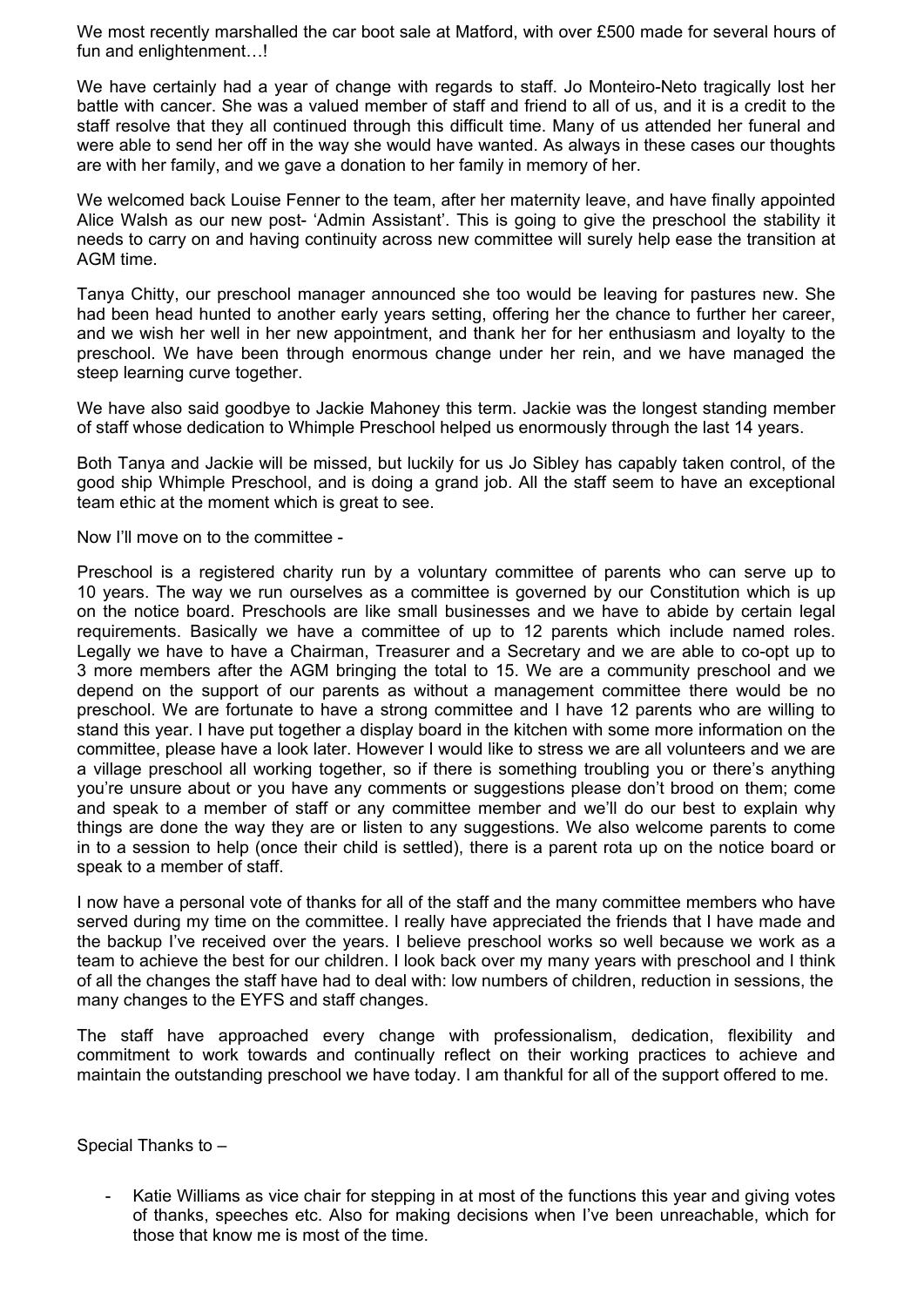- Caroline Rowe for doing the fees and funding for donkeys years. We all knew she was capable of doing the role and I think she has blossomed -realising her own confident and organised committee member status.
- Katy Hill for being a fab secretary and also doing the staff wages, carrying my load most of the time and doing the organising and worrying for both of us, oh yes and all with a new baby. I can only dream of being that motivated and organised!

All that remains for me to say is I wish all the best to the new officers and committee members and I hope you all enjoy it as much as I have. Thank you.

#### Play Leaders Report

It's been an eventful year at preschool – a mixture of highs and lows.

We obviously suffered the sad loss of Jo Monteiro in June after she lost her battle with cancer. She was a much loved and valued member of staff. She is very much missed by all of us.

Another major change at preschool was Tanya's resignation in July – I must stress that she was very happy in her role here, but an offer came her way which was too good to turn down – a very different role within a large nursery in Exeter – offering her new challenges for her career. Tanya misses everyone here but is really enjoying her new role.

Jackie has also just retired from preschool and from working with children altogether – she has been winding down at preschool for many years now and was only working a Friday afternoon in the end and eventually decided to do something completely different.

Moving on to more positive things; we had an extremely busy year at preschool last year with 22 children starting school in September. It was our biggest year group to date as far as I know. It was a fun year though – we organised some good trips – Cotley Farm at Christmas, Martinsfield Farm in Broadclyst in the spring and a beach trip to Exmouth – all very successful and enjoyable. We had our lovely nativity on the stage in the hall.

We saw the garden develop – with the fantastic addition of the Astroturf and the playhouse. A huge thanks must go to Laura Parker for all her help with the garden.

All the children received a very good transition into Whimple School – and have settled well into their new routine.

This September we started the New Year with 14 children – a really lovely group who have settled in amazingly well and all seem really happy and progressing well. We have another 3 yr old starting after half term. As our numbers are low, we have decided to take 2  $\frac{1}{2}$  year olds and welcome in 2 after half term (Many preschools now take 2 year olds to make up for the drop of 3-4 yr olds but we feel our premises do not lend themselves to 2 yr olds). We have another 5 children due to start after Christmas. Numbers are looking healthier.

I have been busy taking over the role of manager – getting things into place as we are very overdue an Ofsted inspection! Lots of things change in early years and we have to keep up with them – changes to legislation, SEN etc.

I have been looking at staff training to continue and improve staff CPD – Alison and Louise – communication and language; Abby is doing one on Superhero play. All staff are now fully paediatric first aid trained and have food hygiene level 2. There has been a general cut in courses especially free ones so a budget will need to be allocated for staff training.

We had our harvest soup lunch the other day which went well and we have received some positive feedback – hopefully all our new parents enjoyed it – the children did.

We continue with our music sessions on a Monday with Claire which are great and the children love.

I have been updating our website and as the toddler group now do, I would like to create a Facebook closed group where we can communicate with parents about things that we have been doing that day or things we would like them to know about or bring in.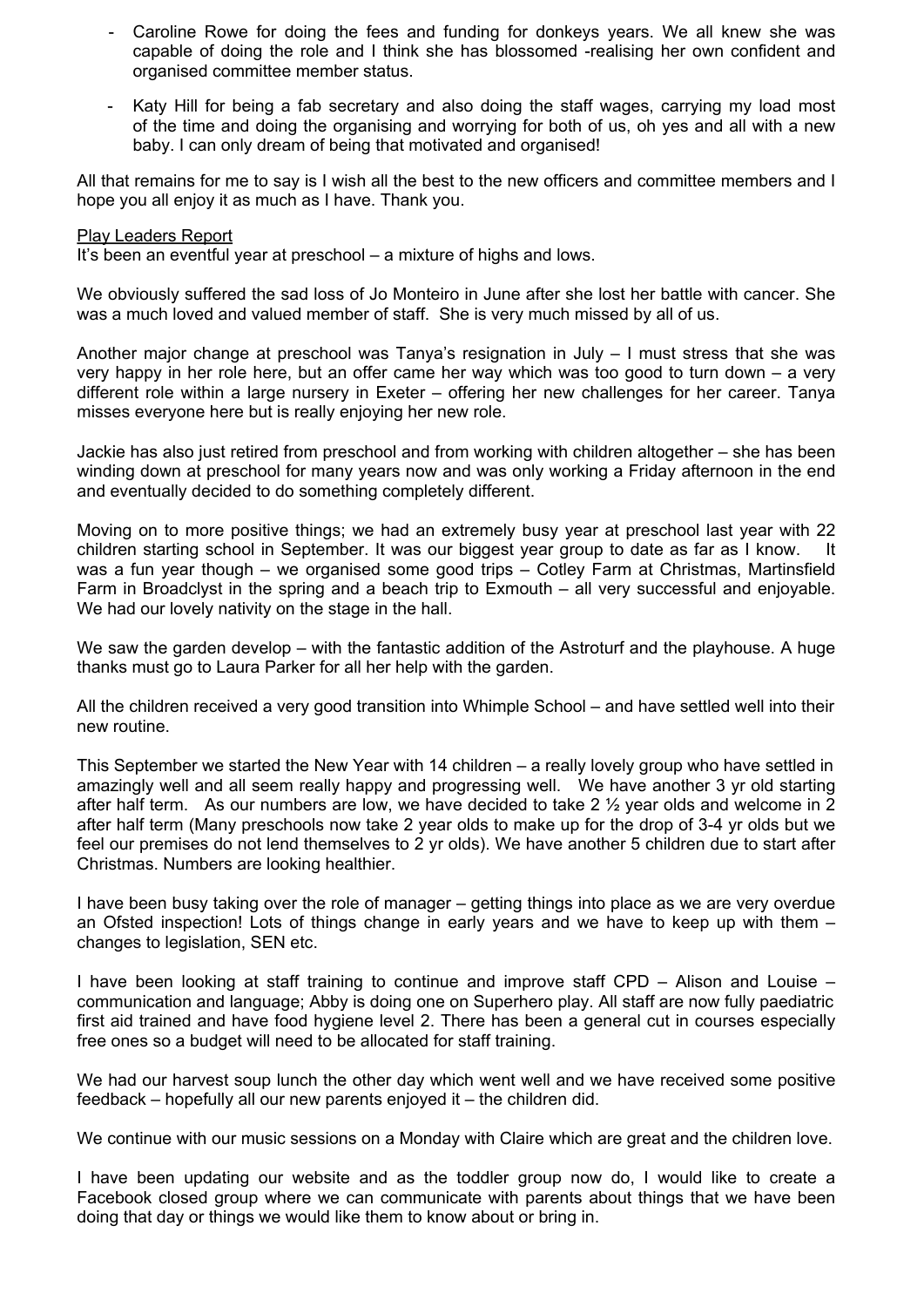Relief staff are currently Marianne or Debbie. I am concerned that we might be caught short at some point – we are down by 3 staff so it's bound to have an impact.

I would like to say a huge thank you to Abby, Alison and Louise for their continued hard work and commitment to their role – they are fantastic to work with and I think we are a lovely team.

I would also like to thank Laura and all the committee for their immense hard work over the years - you have been an amazing committee – a great team, really motivated and have raised the most preschool have ever raised. You have given so much of your time, energy and enthusiasm and seemed to have really enjoyed the experience – preschool have been very lucky to have had you all – you have all been great.

Thank you!

## Treasurers Report

- See attached report.
- David explained that there was a huge income from the local education authority and the fees have covered us for the wages, hall hire etc. However, everything else from new equipment, trips out, Astroturf, playhouse etc. are all as a result of a year of fantastic fundraising. So well done to everyone involved in that. David thanked everyone for their continued support.
- The end of year accounts was not available at the time of the meeting. Therefore the Treasurers Report was adopted in retrospect as a true and accurate record. Proposed by Katy Hill, Seconded by Laura Baker.
- Laura Baker thanked David for all of his hard work and commitment as Treasurer.

#### Election of New Committee Members

All committee members stood down and new committee members were elected as follows:

| <b>Position</b>         | <b>Name</b>                  | <b>Proposed</b>       | <b>Seconded</b>       |
|-------------------------|------------------------------|-----------------------|-----------------------|
| Chair                   | Cathy Culshaw                | <b>Caroline Rowe</b>  | <b>Katie Williams</b> |
| <b>Vice Chair</b>       | Katie Williams               | Katy Hill             | Laura Baker           |
| Treasurer               | David Hynd                   | Laura Baker           | Katy Hill             |
| Secretary               | <b>Helen Badley</b>          | Katy Hill             | <b>Katie Willams</b>  |
|                         | (supported by Sara Williams) |                       |                       |
| <b>Victory Hall Rep</b> | Jenny Jones                  | Laura Baker           | <b>Katie Williams</b> |
| <b>Toddler Group</b>    | Linden Best                  | <b>Katie Williams</b> | <b>Caroline Rowe</b>  |

\*Toddler Group Rep is a new position that was adopted – All in agreement\*

Other Committee Members:

| <b>Name</b>          | <b>Proposed</b> | <b>Seconded</b> |
|----------------------|-----------------|-----------------|
| Amanda Plank         | Laura Baker     | Katy Hill       |
| Susie Plank          | Laura Baker     | Katy Hill       |
| Kaya Taylor          | Laura Baker     | Katy Hill       |
| Tanya Hynd           | Laura Baker     | Katy Hill       |
| <b>Gaby Sweet</b>    | Laura Baker     | Katy Hill       |
| Sara Williams        | Laura Baker     | Katy Hill       |
| <b>Sharon Harris</b> | Laura Baker     | Katy Hill       |
| Mark/Helena Hastie   | Laura Baker     | Katy Hill       |
| <b>Becky Giffard</b> | Laura Baker     | Katy Hill       |

## **The date of the next AGM was arranged for 22/10/15**

Meeting Closed.

#### **Committee Meeting immediately followed the AGM**